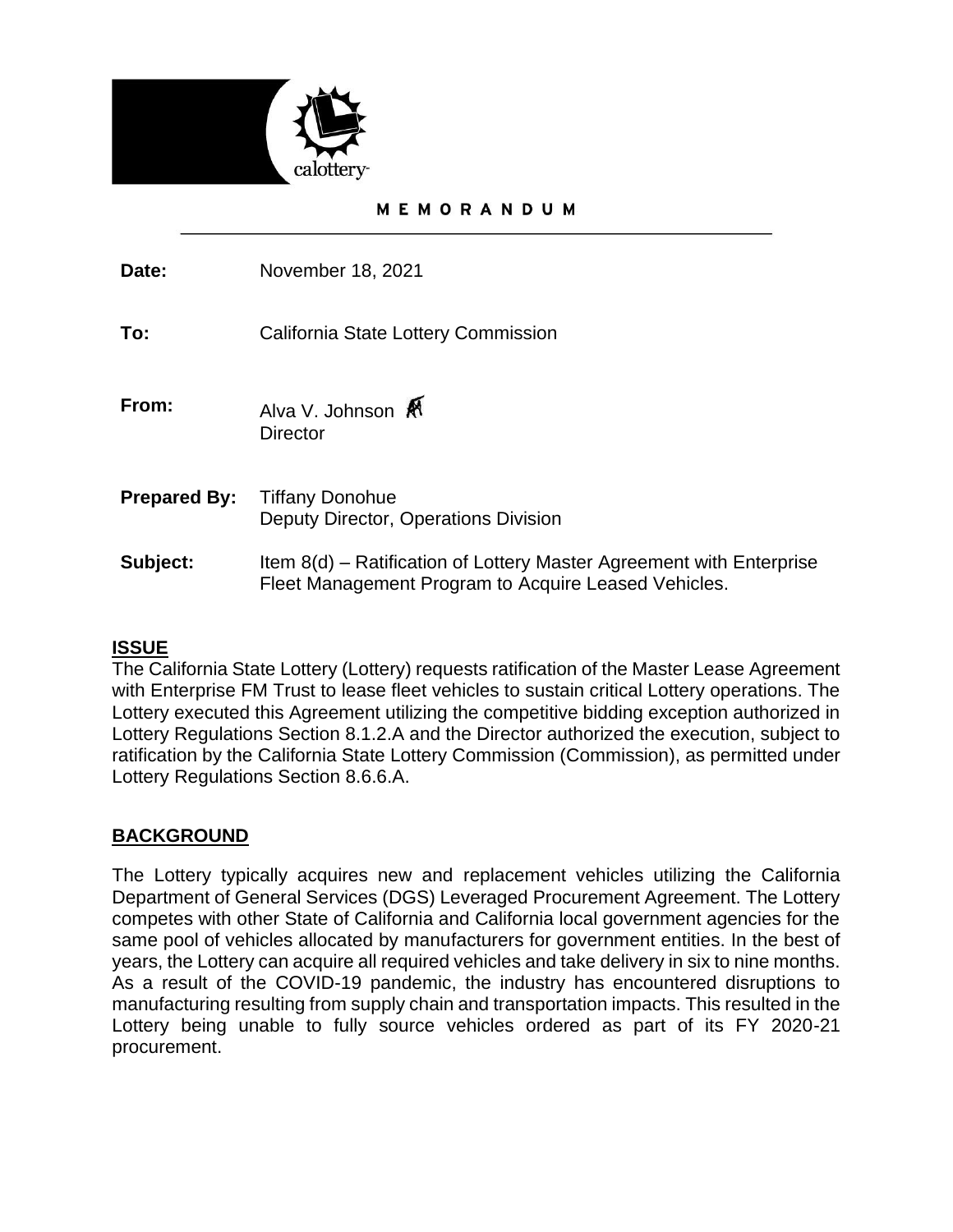California State Lottery Commission November 18, 2021 Page 2

In June 2021, the Commission approved the Lottery's FY 2021-22 budget, in which the Lottery allocated \$3,844,785 to acquire 88 vehicles. Also, in June 2021, the Lottery's Operations Division representatives began discussions with Enterprise Fleet Management Program (EFMP) on their vehicle lease program and how the program could potentially benefit the Lottery in comparison to its current ownership program.

As discussions continued through the following months, the Lottery determined it would not be able to source vehicles to meet the current fiscal year's operational needs using state-issued contracts. Sourcing conversations with EFMP and vehicle dealerships highlighted the need for the Lottery to find an industry partner that could work with the manufacturers directly to obtain vehicles on the Lottery's behalf. This partner needed to have more buying power than is available through DGS. After researching available options, comparing program costs, benefits, and limitations, it was determined that the lease program model through EFMP was the only viable option given the constraints of the industry, and would benefit Lottery operations by ensuring required vehicles are deployed Summer 2022.

# **DISCUSSION**

The Lottery requires 88 vehicles for field operations in the Sales and Marketing Division (S&M), where drivers service retailers and promote Lottery products; and for Operations Division (Ops) Engineering and Maintenance staff, who service and maintain Lottery facilities throughout the state. The vehicle types are dependent on the type of work drivers perform and include both vans and sedans. New Lottery vans require upfitting prior to deployment to drivers and has historically been outsourced to an outfitter.

On October 19, 2021, the Lottery was informed by EFMP that model year 2022 vehicle orders must be submitted to manufacturers by November 10, 2021. If orders were not submitted by the cutoff date, the Lottery would have to wait until 2023 models were made available to order, anticipated to be fourth quarter of FY 2021-22 with delivery anticipated in third quarter FY 2022-23. To ensure the Lottery received critical fleet equipment, EFMP submitted an allocation request on the Lottery' behalf to the manufacturer to hold up to 100 vehicles for the Lottery on October 29, 2021, with the understanding that an agreement would be signed within a few days. Consequently, the Lottery executed a master lease agreement with Enterprise FM Trust (the named Lessor of the vehicles) on November 4, 2021 and requested 88 2022 model year vehicles (74 Ford Transit Connects, 4 Ford T-150 Vans, and 10 Toyota Camry's) with 60-month lease terms. Delivery of leased vehicles are anticipated in August 2022 and lease costs start upon receipt and delivery of each vehicle. The estimated lease costs are \$436,374 per year for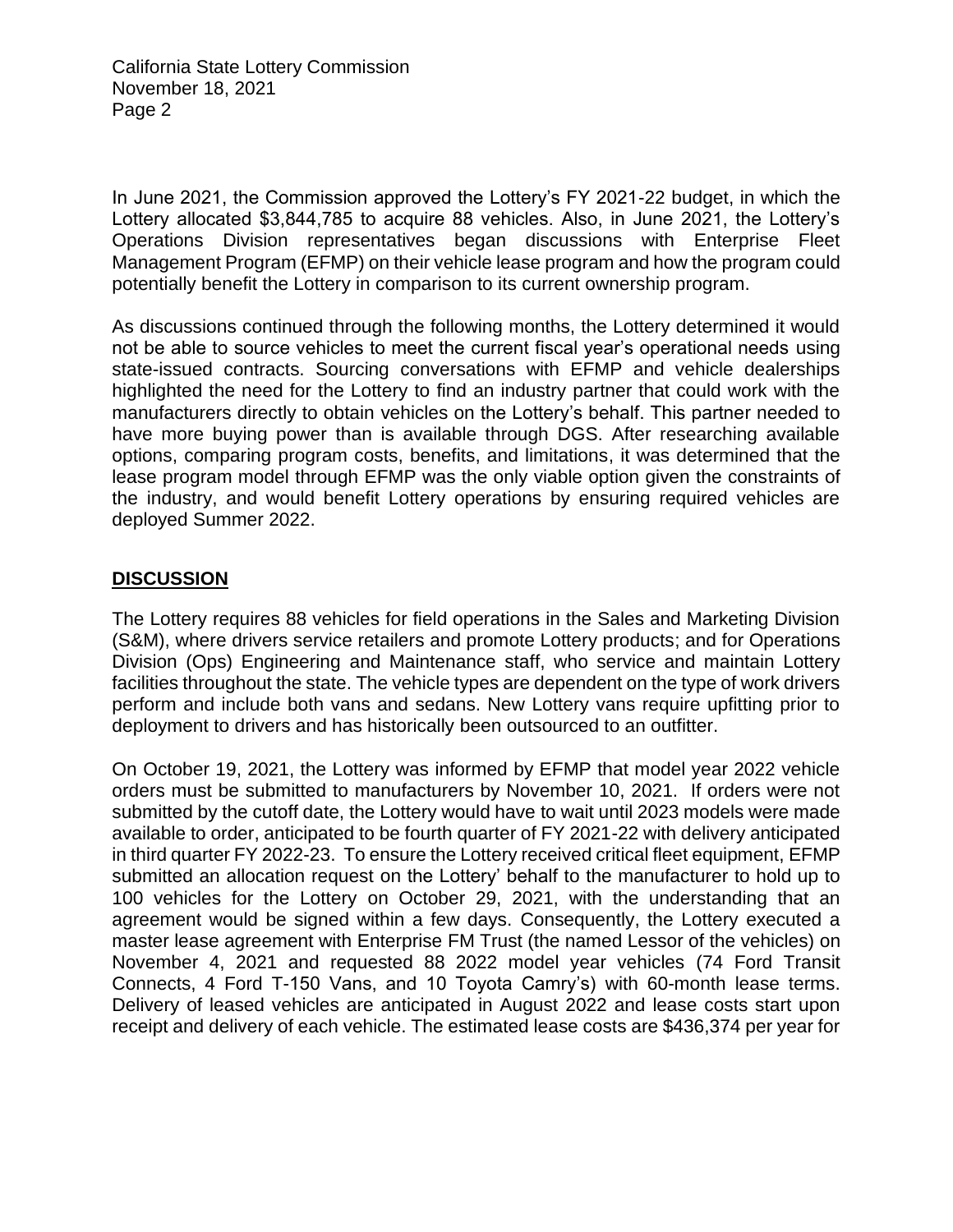California State Lottery Commission November 18, 2021 Page 3

five (5) years, totaling \$2,181,870<sup>1</sup> <sup>2</sup>. Funding to pay ongoing lease costs will be allocated in the Lottery's FY 2022-23 budget and in subsequent FYs. There will be no vehicle lease costs for FY 2021-22.

By leasing 88 vehicles through Enterprise FM Trust, the Lottery will have access to the vehicles it needs to sustain critical Lottery operations. Benefits include:

- 88 new and/or replacement vehicles.
- New, safe, and reliable vehicles with the newest features and technology available in the market.

If the Lottery did not take advantage of the lease option and took no action, the Lottery would lack sufficient inventory of vehicles and/or would result in long-term leases of required vehicles through DGS, if vehicles are available. The cost to lease vehicles through DGS' program are generally two to three times as high as the monthly lease costs that Enterprise FM Trust offers the Lottery.

This agreement was entered into based on the exception to formal competitive bidding set forth in Lottery Regulation Section 8.1.2.A, which applies in the following circumstance:

"*There is insufficient time for a formal competitive process because of an urgent and compelling need to contract for goods or services necessary for the immediate preservation of Lottery operations, the integrity and security of Lottery operations, or the protection of Lottery property. In such situations, where feasible, an informal competitive bid process should be used that adheres as closely as possible to the procedures outlined in section 8.2.1 below."* 

As described above, the Lottery determined that securing these vehicles was an urgent and compelling operational need. The Lottery did not have sufficient time to conduct a formal solicitation, and informal competitive bidding was not feasible, due to time constraints and manufacturing deadlines noted above.

Lottery Regulations permit the Director to authorize an agreement that exceeds \$250,000, with subsequent ratification by the Commission, under the conditions described in Section 8.6.6.A, which states:

"*Notwithstanding the foregoing requirements for Commission approval, if circumstances require work under a particular contract or contract amendment to* 

<sup>&</sup>lt;sup>1</sup> The actual costs may vary at time of delivery because the capitalized price of the vehicles may be adjusted to reflect the final manufacturer's invoice, and the monthly lease charge will be adjusted to reflect the current interest rate.

<sup>2</sup> Vehicle upfitting costs will be agreed upon prior to delivery and the agreement amended if necessary. Specifications are being finalized based on new model year configuration.